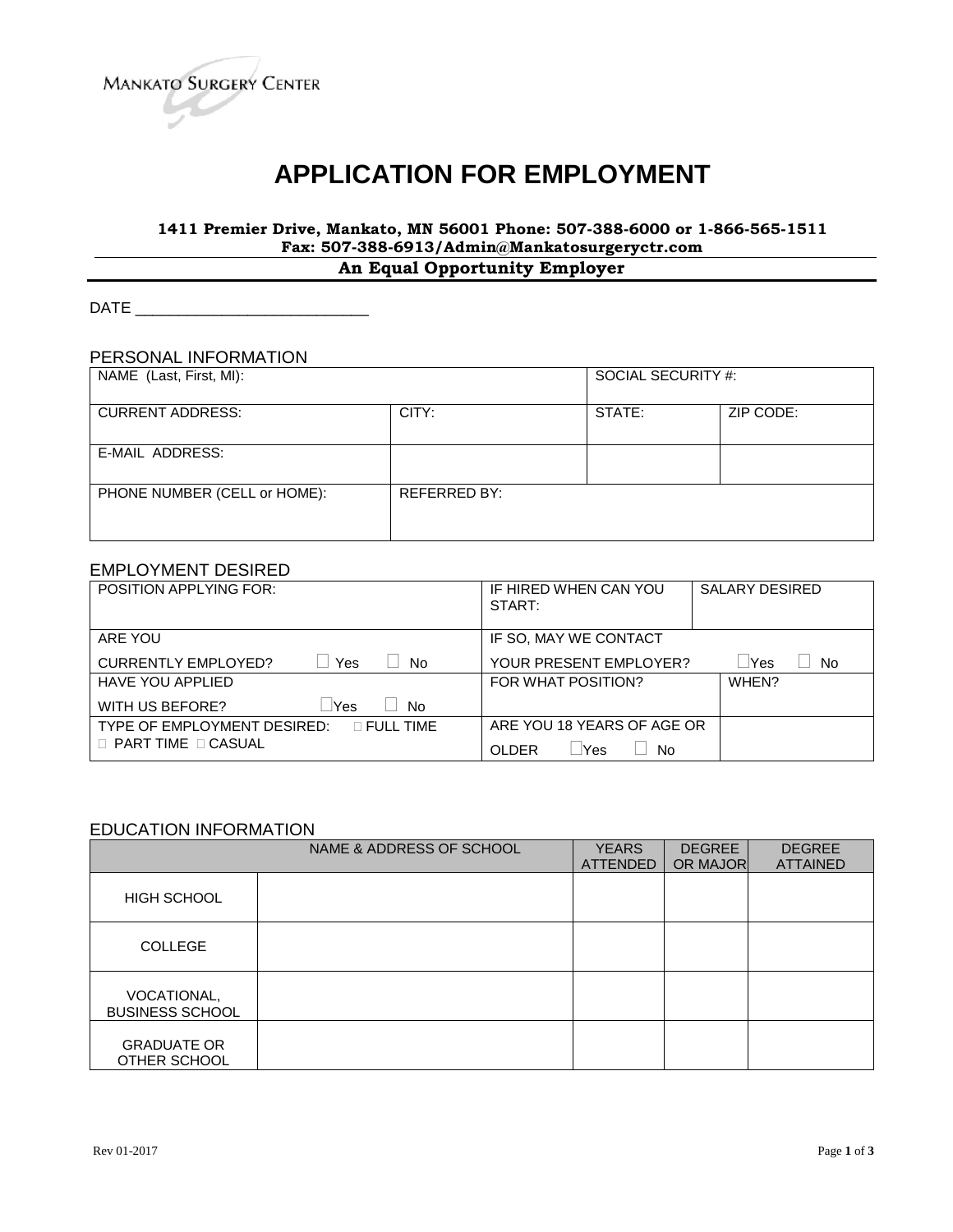| <b>MILITARY SERVICE</b>                               |                                                                  |  |  |
|-------------------------------------------------------|------------------------------------------------------------------|--|--|
| Have you ever served in the Armed Forces?             | <b>Branch of Service:</b><br><b>Military Occupation:</b>         |  |  |
| <b>Yes</b><br>No.                                     |                                                                  |  |  |
|                                                       | Date:<br>Rank:                                                   |  |  |
|                                                       | To:<br>From:                                                     |  |  |
| <b>PERSONAL DATA</b>                                  |                                                                  |  |  |
| Have you ever been disciplined or terminated due to a | Have you ever worked under another name?                         |  |  |
| HIPAA violation or misuse of patient information?     | Yes<br>No                                                        |  |  |
| Yes<br>- No                                           | If so, why the change?                                           |  |  |
| Are you legally eligible for employment un the United | If hired can you provide proof of citizenship or verification of |  |  |
| States?<br>No<br>Yes                                  | your legal Right to Work in the U.S.? $\Box$<br>Yes<br>No        |  |  |

# WORK EXPERIENCE

(Below, list last 5 employers, starting with most recent and working back. Please complete even if attaching resume)

| <b>DATES</b><br>MONTH/YEAR | NAME AND ADDRESS<br>OF EMPLOYER | START/END<br><b>SALARY</b> | POSITION /<br>PRIMARY JOB DUTIES | <b>REASON FOR</b><br><b>LEAVING</b> |
|----------------------------|---------------------------------|----------------------------|----------------------------------|-------------------------------------|
| <b>FROM</b>                |                                 |                            |                                  |                                     |
| TO                         |                                 |                            |                                  |                                     |
| <b>FROM</b>                |                                 |                            |                                  |                                     |
| <b>TO</b>                  |                                 |                            |                                  |                                     |
| <b>FROM</b>                |                                 |                            |                                  |                                     |
| TO.                        |                                 |                            |                                  |                                     |
| <b>FROM</b>                |                                 |                            |                                  |                                     |
| <b>TO</b>                  |                                 |                            |                                  |                                     |
| <b>FROM</b>                |                                 |                            |                                  |                                     |
| <b>TO</b>                  |                                 |                            |                                  |                                     |

#### **SUBJECTS OF SPECIAL STUDY, RESEARCH WORK OR SPECIAL TRAINING/SKILLS APPLICABLE TO THE POSITION APPLIED FOR AND LIST COMPUTER PROGRAMS YOU ARE PROFICIENT IN:**

| To Be Completed By Professional Applicants : |                                             |
|----------------------------------------------|---------------------------------------------|
| Current Minnesota Professional License #:    | Expiration Date:<br><b>Expiration Date:</b> |

#### REFERENCES

(Please list below four references not related to you and at least one whom you have worked with in the past)

| <b>NAME</b> | ADDRESS / PHONE NUMBER | <b>BUSINESS</b> | <b>YEARS</b><br><b>KNOWN</b> |
|-------------|------------------------|-----------------|------------------------------|
|             |                        |                 |                              |
| 2.          |                        |                 |                              |
| 3.          |                        |                 |                              |
| -4.         |                        |                 |                              |